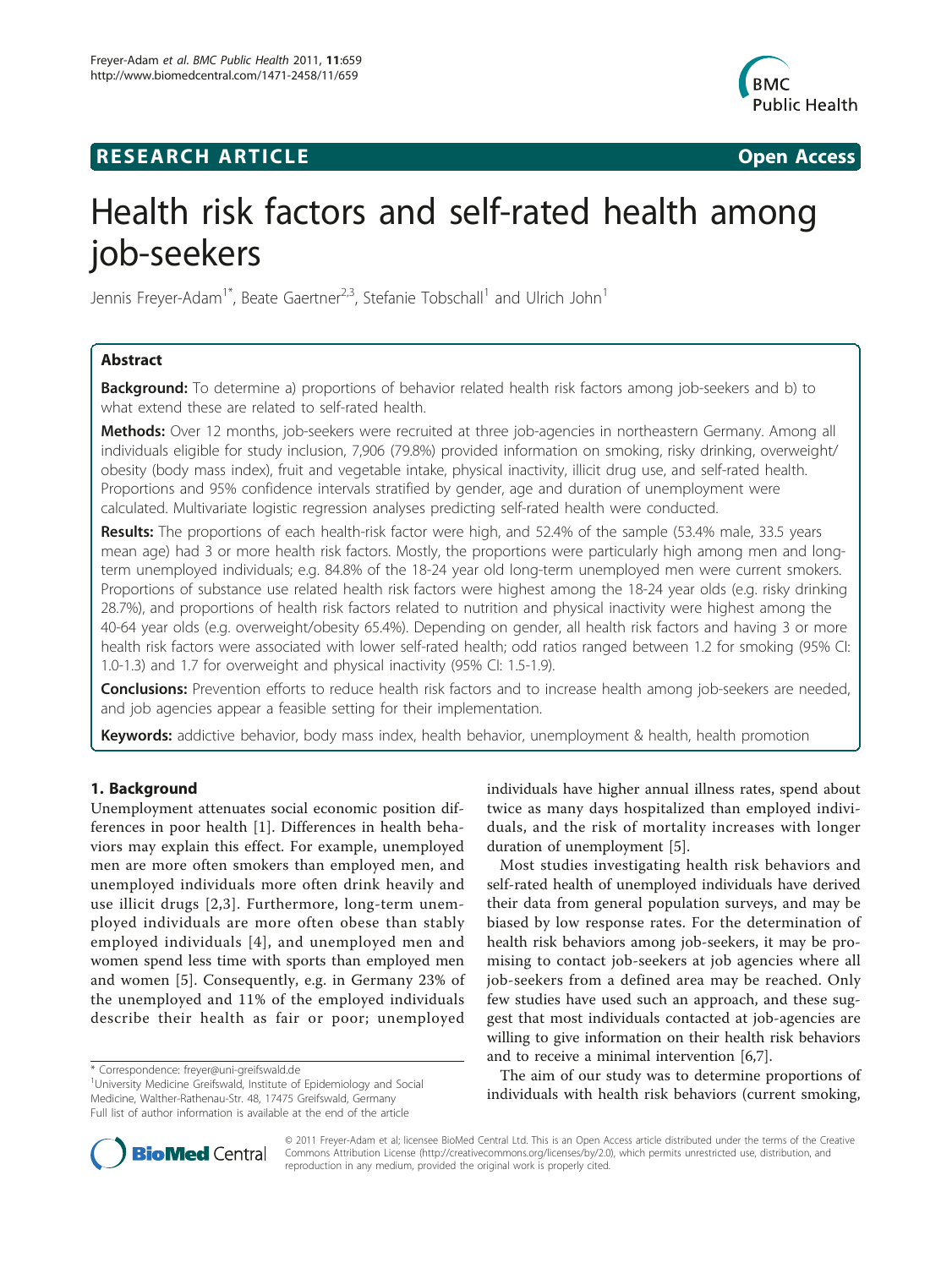risky alcohol drinking, overweight, low fruit and vegetable intake, physical inactivity, illicit drug use) among a large sample of job-seekers recruited from different job agencies. We expected high proportions of individuals with health risk factors and high proportions of individuals with multiple health risk behaviors. The second aim was to investigate to what extend these health risk factors are associated with self-rated health. We assumed significant associations with lower self-rated health. Further, we wanted to derive conclusions regarding the suitability of job-agencies as a target setting to recruit job-seekers for purposes of health behavior change interventions.

# 2. Methods

The study was based on data collected as part of the randomized controlled Trial Of Proactive Alcohol interventions among job-Seekers (TOPAS, [http://Clinical-](http://ClinicalTrials.gov)[Trials.gov](http://ClinicalTrials.gov) Identifier: [NCT01311245](http://www.clinicaltrials.gov/ct2/show/NCT01311245)). The trial was conducted by the Research Collaboration on EARLy INTervention in health risk behaviors (EARLINT) in Western Pomerania, northeastern Germany. The local ethics committee of the Ernst-Moritz-Arndt-University of Greifswald approved the study.

# 2.1 Sample Recruitment

In Germany, the majority of unemployed individuals register at government or municipal owned job agencies. Registering at these job agencies is required for receiving unemployment compensation. Individuals threatened by job-loss (including those finishing education without having a job at hand or those below the minimal income limit) are also required to register at these job agencies. Each job-seeker who currently receives financial support or who is threatened by job loss has to contact her/his agent on a regular basis. All job-seekers, despite of their duration of unemployment (including those not yet unemployed) were included in the following study.

Between July 7, 2008 and July 10, 2009 three job agencies subsequently participated in the study. The recruitment of study participants at each job agency took between 16 and 19 weeks. During opening hours a total population screening was aspired. On each working day one or two study assistants approached all job-seekers who appeared in the waiting area to talk to a job agent. They were asked to participate in a screening regarding health behaviors; the inclusion criterion being individuals between 18 and 64 years old. Individuals cognitively or physically incapable, individuals already recruited for the study during an earlier visit, individuals with insufficient language or reading skills, and escorting individuals were excluded from the study. The participants answered questions provided by handheld computers.

Participation: A total of 26,178 visitors were registered by the staff of the study. Of these, 6,340 did not meet inclusion criteria (5,325 did not intend to talk to a jobagent, 909 had no waiting time, 106 were not 18-64 years old), and 9,925 were excluded from the screening (6,409 were already asked to participate during an earlier visit, 3,290 were escorting individuals, 200 had insufficient language/reading skills, 26 were cognitively or physically incapable). The remaining 9,913 visitors were eligible for the study. Of these, 7,920 (79.9%) responded to the screening, 1,552 (15.7%) declined to participate, and 441 (4.4%) did not participate due to other reasons (223 had no glasses at hand, 118 had no time, 67 dropped-out before responding to first item, 19 had trouble handling handheld, 14 were intoxicated). Of the screening respondents, 13 were excluded due to inconsistent data (e.g. an 18-year old female reported six children), and one had completely missing data due to technical problems, leaving a total sample of 7,906 participants (79.8%).

# 2.2 Measures

The screening contained items regarding socio-demographics, job-seeking status, health risk factors and selfrated health.

### a) Socio-demographics

Gender and three further demographic variables were assessed. Age: To obtain three age groups with about equal numbers of subjects, 33% and 66% tertiles were calculated, resulting in: 18 to 24 years, 25 to 39 years, and 40 to 64 years. School education: Common German types of school education were assessed. For international comparability, these were categorized as: < 10 years, 10 to 11 years, and > 11 years of school (including those still in school). Marital status: was measured using one item with four response categories: single, married, divorced/separated, and widowed. Living in a steady partnership was assessed using one separate item with yes and no as response categories. Those married did not receive this item and were considered as living in a steady partnership.

# b) Duration of unemployment

The duration of total life-time unemployment was assessed asking for the number of months or years unemployed altogether. Using 34% and 67% tertiles, three groups were obtained: non- or short-term unemployed (< 6 months), medium-term unemployed (6 to 24 months), and long-term unemployed (> 24 months).

### c) Health risk factors

Tobacco smoking was assessed using the question "Are you a tobacco smoker currently?". Three response categories differentiated between current daily smoking, occasional smoking and non-smoking. Current occasional and daily smokers were considered smokers.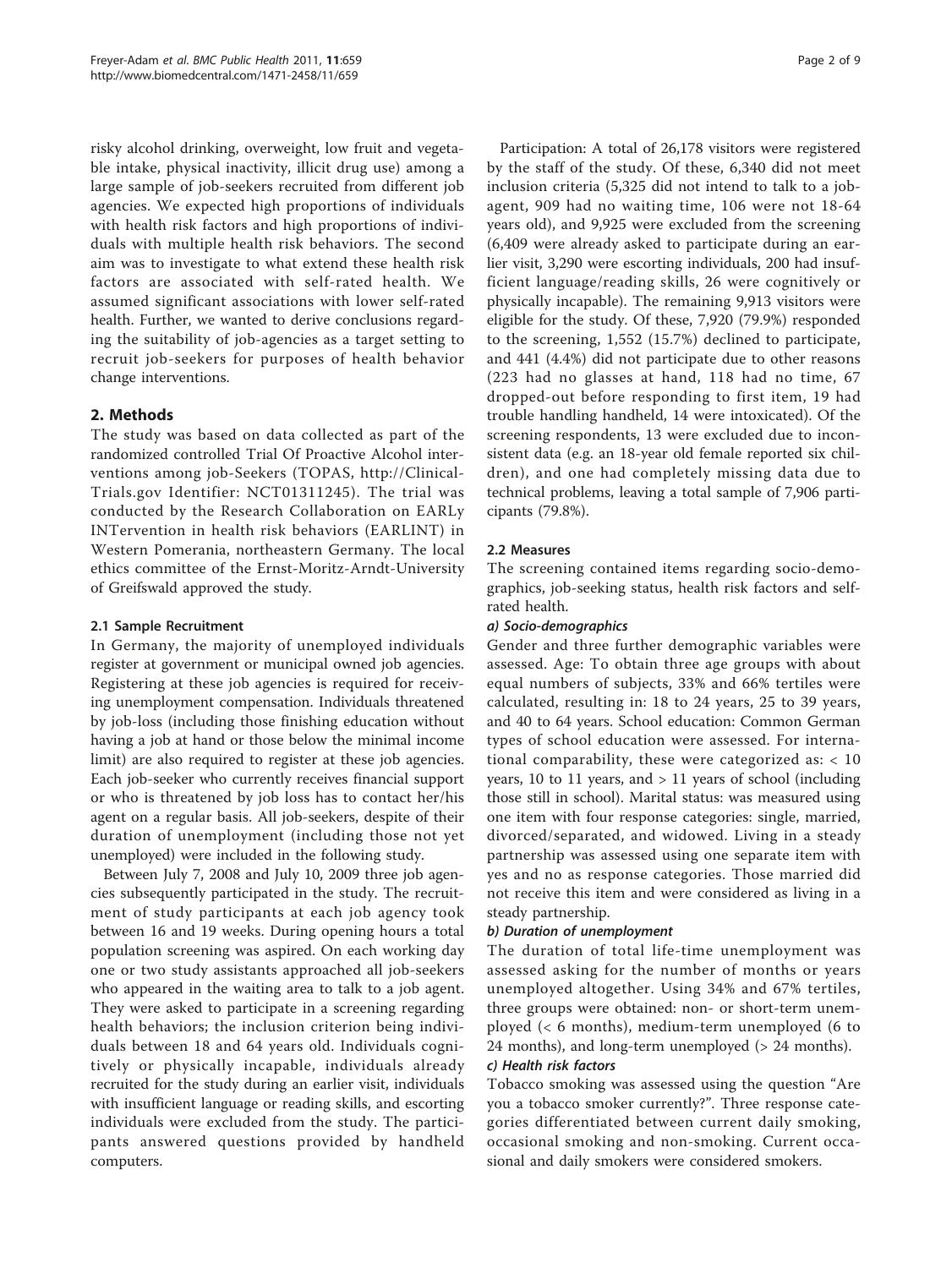Risky drinking (e.g. > 12 g/> 24 g of pure alcohol per day for women/men [\[8](#page-7-0)]) was determined using the German adaptation of the first three items of the Alcohol Use Disorder Identification Test [AUDIT, 9]. The AUDIT-C, a common short form of the AUDIT, contains three items on alcohol consumption, and identifies individuals with risky drinking [[10](#page-7-0)]. According to recommendations by Reinert and Allen [[10](#page-7-0)], gender specific cut-off values of four for women and five for men were applied to determine risky drinking.

Overweight was assessed using the body mass index (BMI) obtained by self-reported weight and height in kg and cm, respectively. The obtained BMI (=  $\text{kg/m}^2)$ was then categorized into four groups [[11](#page-7-0)]: 1) underweight: BMI < 18.5, 2) normal weight: BMI 18.5 to  $\lt$ 25.0, 3) overweight: BMI 25.0 to < 30.0, and 4) obesity: BMI  $\geq$  30.0. It was further dichotomized: no overweight/obesity (BMI < 25.0) versus overweight/obesity  $(BMI \ge 25.0)$ .

Low fruit and vegetable intake was assessed using the single item "How many portions of fruit and vegetables do you normally eat per day?" and a six-point-rating scale: "none" to "5 and more". One portion was described as e.g. an apple, a little bowl of salad or a handful of vegetables (except potatoes). One or more glasses of fruit/vegetable juice (0, 2l) were to be counted as one portion in total. A fruit and vegetable intake of at least five portions a day is commonly recommended [[12\]](#page-7-0), and was used as the cut-off value in this study.

Physical inactivity was measured using two items to take into account different aspects. Every day physical activity was measured using the question "How many minutes per day do you spend walking or cycling, e.g. to do your (grocery) shopping, to go to school or to work?" and five response categories:  $<$  5 minutes, 5 to 15 minutes, 15 to 30 minutes, 30 to 45 minutes, and > 45 minutes. Sports activity was measured using the question "Do you also do sports?" with six response categories: none, < 1 hour per week, 1 to 2 hours, 2 to 3 hours, 3 to 4 hours, and  $>$  4 hours per week. Those individuals who reported < 30 minutes of every day physical activity and < 1 hour of additional sports per week were considered as physically inactive.

Illicit drug use was assessed according to the screening item of the CID-S [[13](#page-7-0)] with a time span of 12 months "Have you used drugs such as hashish, ecstasy, cocaine or heroin more than 5 times in the past 12 months?". It included two response categories: yes and no.

The total number of health risk factors was calculated, with a maximum of six health risk factors. The number was then dichotomized:  $\geq$  3 health risk factors versus < 3 health risk factors.

# d) Self-rated health

Self-rated health was assessed using the single item "Would you say your health in general is: excellent (1), very good  $(2)$ , good  $(3)$ , fair  $(4)$ , poor  $(5)$ ?". The item is known to be an independent predictor of mortality [\[14](#page-7-0)]. For the analyses, the responses were dichotomized: lower self-rated health versus better self-rated health.

# 2.3 Statistical Analyses

To determine proportions of individuals with a single health risk factor and with  $\geq$  3 health risk factors, percentages and 95% confidence intervals were calculated. These were stratified by gender, age, and duration of total life-time unemployment. These variables were entered as predictors in seven multivariate logistic regression analyses predicting each health risk factor and having  $\geq 3$  health risk factors. Differences between groups are reported when 95% confidence intervals between groups were not overlapping. To determine predictors of self-rated health, four multivariate logistic regression analyses were conducted, with socio-demographic variables entered as covariates. The first three regressions included all six health risk factors as predictors of self-rated health, separately for men and women, and for the total sample. The fourth regression included the total number of health risk factors as the only predictor of self-rated health among the total sample. Missing values were excluded list-wise. STATA SE 10 was applied [\[15](#page-7-0)].

# 3. Results

# 3.1 Sample Description

As depicted in Table [1,](#page-3-0) half of the total sample screened was male (53.4%) and the mean age was 33.5 years (SD  $= 12.5$ ). Most of the participants were single (63.1%), and had 10 to 11 years of schooling (58.0%). The mean duration of total life-time unemployment was 29.2 months  $(SD = 41.2)$ .

# 3.2 Tobacco smoking

Fifty-eight percent of the total sample were current smokers (Table [2\)](#page-3-0). The logistic regression analysis revealed that gender ( $p < 0.001$ ), age ( $p < 0.001$ ) and duration of unemployment ( $p < 0.001$ ) were significantly related to smoking. Except from the 18-24 year olds, smoking was more prevalent among men than among women. Smoking proportions were lowest among the 40-64 year olds (47.2%) and highest among the 18-24 year olds (64.9%). There were higher proportions of current smokers among the long-term unemployed than among the short-term unemployed. Overall, the highest proportions were found for long-term unemployed 18- 24 year old women and men (80.2%, 84.8%).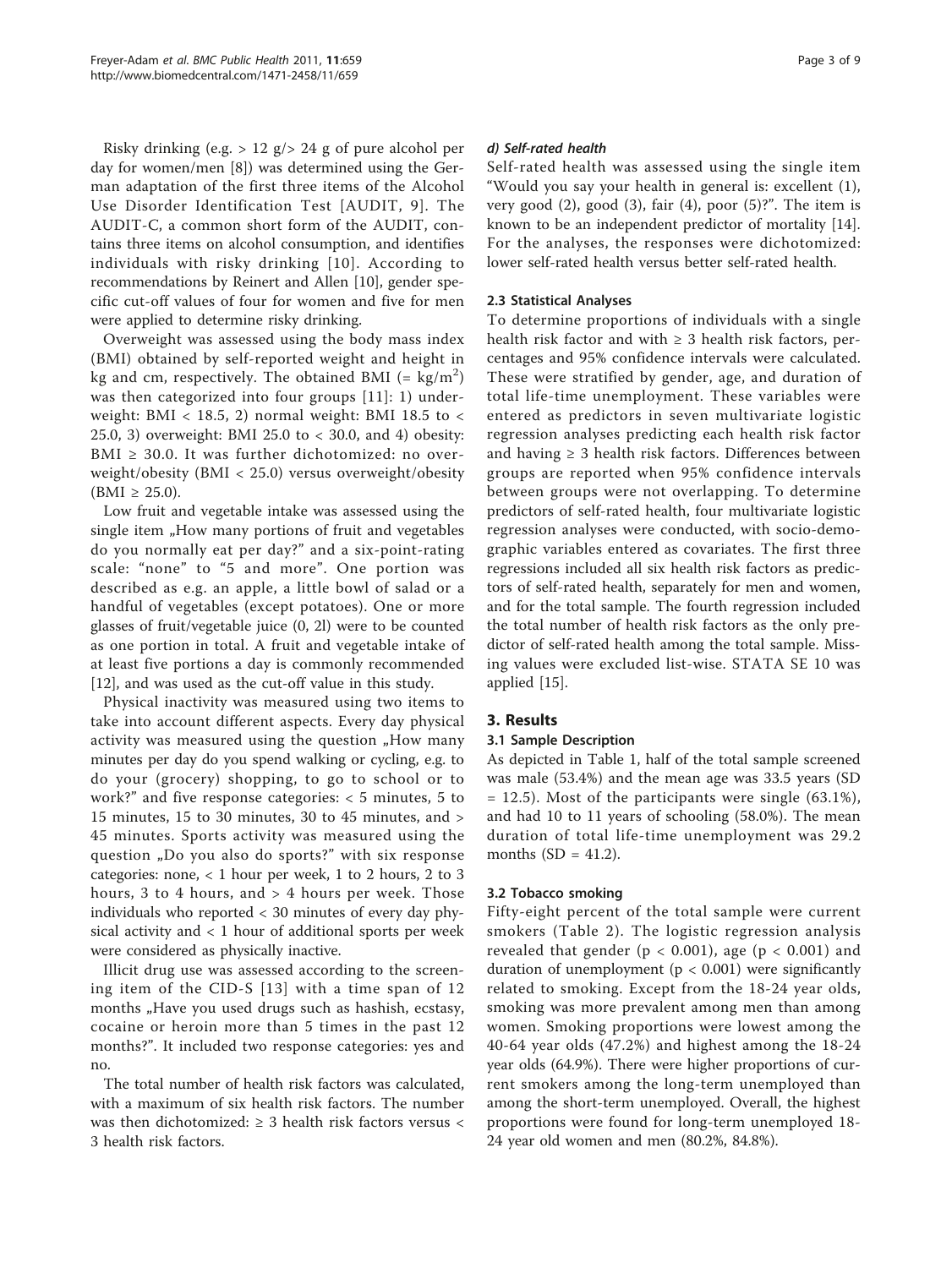<span id="page-3-0"></span>

|  |  |  |  |  | Table 1 Socio-demographics of the sample $(n = 7,906)$ |
|--|--|--|--|--|--------------------------------------------------------|
|--|--|--|--|--|--------------------------------------------------------|

| <b>Variables</b>                               |                        | N     | $\%$ |
|------------------------------------------------|------------------------|-------|------|
| Gender                                         | Female                 | 3,685 | 46.6 |
|                                                | Male                   | 4,221 | 53.4 |
| Age in years (mean, SD)                        |                        | 33.5  | 12.5 |
| Age groups                                     | 18-24 years            | 2,599 | 33.1 |
|                                                | 25-39 years            | 2,711 | 34.6 |
|                                                | 40-64 years            | 2,537 | 32.3 |
| Family status                                  | Married                | 1,970 | 25.3 |
|                                                | Single                 | 4,913 | 63.1 |
|                                                | Divorced/<br>separated | 808   | 10.4 |
|                                                | Widowed                | 90    | 1.2  |
| Living in a steady relationship                |                        | 4,792 | 61.7 |
| School education                               | $<$ 10 years           | 1.733 | 22.7 |
|                                                | 10-11 years            | 4,415 | 58.0 |
|                                                | $>11$ years            | 1,469 | 19.3 |
| Life-time unemployment in months<br>(mean, SD) |                        | 29.2  | 41.2 |
| Life-time unemployment grouped                 | $< 6$ months*          | 2,675 | 35.2 |
|                                                | 6-24 months            | 2,471 | 32.5 |
|                                                | $> 24$ months          | 2,447 | 32.2 |

Notes:  $N =$  number of cases,  $SD =$  standard deviation.

\*including 648 job-seekers that have not yet been unemployed.

### 3.3 Risky alcohol drinking

According to the AUDIT-C, 24.8% of the sample were risky drinkers. Gender ( $p < 0.001$ ) and age ( $p < 0.01$ ) were significantly related to risky drinking, duration of unemployment was not. In total, the proportion for men was double the proportion for women (32.1% vs. 16.5%). Gender differences were found in all age groups and groups of unemployment. In addition, the 18-24 year olds had the highest proportions of risky drinkers (Table 2).

### 3.4 Overweight

Of the sample, 3.4% were underweight, 51.0% were normal weight, 30.1% were overweight, and 15.5% were obese. Gender ( $p < 0.001$ ), age ( $p < 0.001$ ) and duration of unemployment ( $p < 0.01$ ) were significantly related to overweight/obesity (Table [3\)](#page-4-0). Men were more often overweight/obese than women, in particular in both older groups. For men and women the proportions were higher with increasing age. There were higher proportions among the long-term unemployed compared to the short-term unemployed, more so for women and both younger groups. Overall, the highest proportion was found for 40-64 year old men.

### 3.5 Low fruit and vegetable intake

Of the sample, 6.4% reported a fruit and vegetable intake of null portions per day, 35.5% one portion, 30.8% two portions, 18.4% three portions, 5.8% four portions, and 3.1% five or more portions. Thus, 96.9% of the sample consumed  $<$  5 portions per day (Table [3\)](#page-4-0). Gender ( $p < 0.001$ ) and age ( $p < 0.05$ ) were significantly related to low fruit and vegetable intake, duration of unemployment was not. In general, compared to women, (particularly older) men more often reported < 5 portions per day. Older men (40-64 year old) had a lower fruit and vegetable intake than younger men (18- 24, 25-39 year olds).

### 3.6 Physical inactivity

Forty-three percent of the sample reported  $\leq$  30 minutes of every day physical activity, 59.6% reported < 1 hour of sports activity per week, and 28.3% were regarded as physically inactive. Gender ( $p < 0.001$ ) and age ( $p < 0.1$ )

Table 2 Proportions and 95% confidence intervals of tobacco smoking and risky alcohol drinking stratified by gender, age and months unemployed

|                 | Tobacco smoking |                 |                 | Risky drinking  |                     |                 |  |  |
|-----------------|-----------------|-----------------|-----------------|-----------------|---------------------|-----------------|--|--|
|                 | <b>Total</b>    | Women           | Men             | <b>Total</b>    | Women               | Men             |  |  |
| $\mathbb N$     | 7,500           | 3,506           | 3,994           | 7,420           | 3,474               | 3,945           |  |  |
| Total           | 57.7; 56.6-58.8 | 53.3; 51.6-55.0 | 61.6; 60.1-63.1 | 24.8; 23.8-25.8 | 16.5; 15.3-17.8     | 32.1; 30.6-33.6 |  |  |
| 18-24 years old | 64.9; 63.0-66.8 | 63.5; 60.7-66.3 | 66.2; 63.5-68.7 | 28.7; 26.9-30.5 | 21.8; 19.5-24.3     | 35.0; 32.4-37.7 |  |  |
| 0-6 months      | 59.7; 57.2-62.2 | 60.1; 56.5-63.5 | 59.4; 55.8-62.8 | 28.9; 26.6-31.2 | 23.3; 20.3-26.4     | 34.4; 31.0-37.8 |  |  |
| 6-24 months     | 71.3; 67.8-74.5 | 66.9; 61.4-72.0 | 74.7; 70.2-78.8 | 28.5; 25.2-31.9 | 20.1; 15.8-24.9     | 35.1; 30.4-39.9 |  |  |
| $> 24$ months   | 82.6; 76.6-87.6 | 80.2; 70.8-87.6 | 84.8; 76.4-91.0 | 28.4; 22.2-35.3 | 15.8; 9.1-24.7      | 40.2; 30.6-50.4 |  |  |
| 25-39 years old | 60.4; 58.5-62.3 | 53.1; 50.2-56.0 | 66.1; 63.6-68.5 | 25.6; 24.0-27.4 | $15.1; 13.1 - 17.3$ | 33.9; 31.4-36.4 |  |  |
| $< 6$ months    | 46.4; 42.6-50.2 | 43.1; 37.7-48.5 | 49.6; 44.3-54.9 | 26.3; 23.0-29.7 | 19.6; 15.5-24.2     | 32.7; 27.8-37.8 |  |  |
| 6-24 months     | 61.8; 58.7-64.8 | 55.0; 49.9-60.0 | 66.2; 62.3-70.0 | 25.0; 22.3-27.9 | 13.5; 10.2-17.3     | 32.5; 28.7-36.4 |  |  |
| $> 24$ months   | 69.4; 66.3-72.4 | 59.5; 54.6-64.3 | 77.6; 73.7-81.1 | 25.9; 23.1-28.9 | 13.0; 9.9-16.6      | 36.4; 32.2-40.8 |  |  |
| 40-64 years old | 47.2; 45.2-49.2 | 43.0; 40.1-45.9 | 51.2; 48.4-54.1 | 19.8; 18.2-21.4 | 12.4; 10.5-14.4     | 26.8; 24.3-29.4 |  |  |
| $< 6$ months    | 38.0; 33.1-43.1 | 38.8; 31.7-46.3 | 37.2; 30.5-44.4 | 17.8; 14.0-22.0 | 11.5; 7.2-17.0      | 23.7; 17.9-30.3 |  |  |
| 6-24 months     | 44.0; 40.3-47.7 | 39.1; 33.5-45.0 | 47.5; 42.6-52.4 | 21.7; 18.7-24.9 | 16.4; 12.4-21.2     | 25.4; 21.2-29.9 |  |  |
| $> 24$ months   | 51.8; 49.0-54.5 | 45.8; 42.0-49.6 | 58.5; 54.4-62.4 | 19.4; 17.2-21.7 | 10.9; 8.7-13.5      | 28.9; 25.3-32.7 |  |  |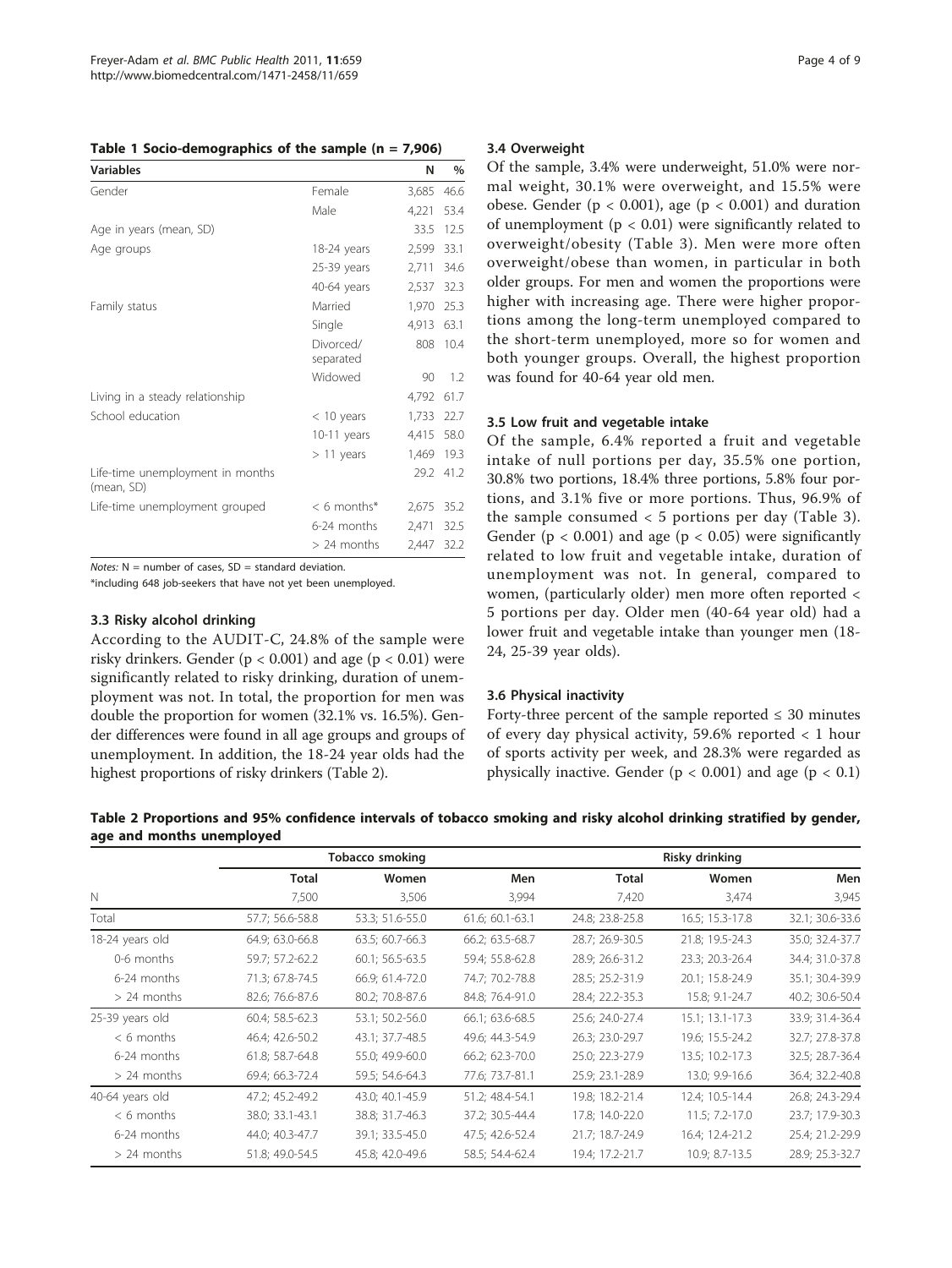|                 |                 | Overweight/obesity |                 | Low fruit and vegetable intake |                 |                  |  |
|-----------------|-----------------|--------------------|-----------------|--------------------------------|-----------------|------------------|--|
|                 | <b>Total</b>    | Women              | Men             | <b>Total</b>                   | Women           | Men              |  |
| N               | 7,794           | 3,631              | 4,163           | 7,515                          | 3,512           | 4,003            |  |
| Total           | 45.6; 44.5-46.7 | 40.4; 38.8-42.0    | 50.1; 48.6-51.6 | 96.9; 96.5-97.3                | 96.0, 95.3-96.6 | 97.7; 97.1-98.1  |  |
| 18-24 years old | 28.9; 27.2-30.7 | 26.7; 24.2-29.2    | 30.9; 28.5-33.5 | 96.9; 96.1-97.5                | 96.8; 95.7-97.8 | 96.9; 95.8-97.7  |  |
| $< 6$ months    | 26.5; 24.3-28.7 | 22.9; 20.0-26.0    | 29.9; 26.8-33.2 | 96.8; 95.8-97.6                | 96.8; 95.3-97.9 | 96.8; 95.4-97.9  |  |
| 6-24 months     | 32.0; 28.7-35.5 | 32.7; 27.6-38.1    | 31.5; 27.1-36.2 | 97.1; 95.7-98.2                | 97.5; 95.2-98.9 | 96.8; 94.7-98.3  |  |
| $> 24$ months   | 37.4; 30.8-44.4 | 38.1; 28.5-48.6    | 36.7; 27.7-46.5 | 96.0; 92.3-98.3                | 94.8; 88.3-98.3 | 97.2; 92.0-99.4  |  |
| 25-39 years old | 43.1; 41.3-45.0 | 35.5; 32.8-38.3    | 49.0; 46.5-51.6 | 96.3; 95.5-97.0                | 94.9; 93.5-96.1 | 97.3; 96.4-98.1  |  |
| $< 6$ months    | 34.8; 31.2-38.4 | 25.1; 20.6-30.0    | 44.0; 38.8-49.3 | 94.7; 92.7-96.2                | 93.2; 90.0-95.7 | 96.1; 93.5-97.8  |  |
| 6-24 months     | 41.8; 38.7-44.9 | 32.1; 27.5-37.0    | 47.9; 43.9-51.9 | 96.6; 95.3-97.6                | 95.7; 93.1-97.4 | 97.2; 95.6-98.4  |  |
| $> 24$ months   | 51.2; 48.0-54.5 | 47.5; 42.6-52.4    | 54.3; 49.9-58.7 | 97.2; 95.9-98.1                | 95.7; 93.3-97.4 | 98.4; 96.9-99.3  |  |
| 40-64 years old | 65.4; 63.5-67.2 | 58.8; 56.0-61.6    | 71.7; 69.1-74.1 | 97.5; 96.8-98.1                | 96.1; 94.9-97.2 | 98.9; 98.1-99.4  |  |
| $< 6$ months    | 65.5; 60.6-70.3 | 58.1; 50.6-65.2    | 72.5; 65.8-78.6 | 97.6; 95.5-98.9                | 96.2; 92.3-98.4 | 99.0; 96.4-99.9  |  |
| 6-24 months     | 65.5; 61.9-68.9 | 53.4; 47.5-59.2    | 73.9; 69.4-78.0 | 98.0; 96.7-98.9                | 95.6; 92.6-97.6 | 99.8; 98.7-100.0 |  |
| $> 24$ months   | 65.9; 63.2-68.4 | 62.1; 58.3-65.7    | 70.1; 66.3-73.7 | 97.2; 96.2-98.0                | 96.4; 94.7-97.6 | 98.2; 96.8-99.1  |  |

<span id="page-4-0"></span>Table 3 Proportions and 95% confidence intervals of overweight/obesity and low fruit and vegetable intake stratified by gender, age and months unemployed

were significantly related to physical inactivity, duration of unemployment was not (Table 4). Women, particularly the 18-24 year olds, were more often physically inactive than men. Both older age groups were more often physically inactive than the youngest group, particularly among men.

# than women (3.9% vs. 10.9%), and the 18-24 year olds had higher proportions of drug use than both older groups. In particular among the 18-24 year olds, the medium-unemployed women and men had higher proportions of drug use than the short-term unemployed. Overall, the highest proportions were found for medium- and long-term unemployed 18-24 year old men (21.3%, 21.9%).

# 3.7 Illicit drug use

Eight percent of the total sample had used illicit drugs in the past 12 months (Table 4). Gender  $(p < 0.001)$ , age ( $p < 0.001$ ) and duration of unemployment ( $p <$ 0.01) were significantly related to illicit drug use. Men used illicit drugs about two to three times more often

# 3.8 Total number of health risk factors

Among all participants,  $0.5\%$  (n = 40) had none of the six health risk factors investigated,  $13.5\%$  (n = 998) had one, 33.6% (n = 2,494) had two, 33.4% (n = 2,481) had

Table 4 Proportions and 95% confidence intervals of physical inactivity and illicit drug use stratified by gender, age and months unemployed

|                 | <b>Physical inactivity</b> |                 |                 | Illicit drug use  |                  |                  |  |  |
|-----------------|----------------------------|-----------------|-----------------|-------------------|------------------|------------------|--|--|
|                 | <b>Total</b>               | Women           | Men             | <b>Total</b>      | Women            | Men              |  |  |
| $\mathbb N$     | 7,539                      | 3,518           | 4,021           | 7,473             | 3,493            | 3,980            |  |  |
| Total           | 28.3; 27.3-29.3            | 30.2; 28.7-31.8 | 26.6; 25.2-28.0 | 7.6; 7.0-8.3      | 3.9; 3.3-4.6     | 10.9; 10.0-11.9  |  |  |
| 18-24 years old | 25.1; 23.4-26.8            | 31.5; 28.9-34.2 | 19.3; 17.2-21.5 | 12.3; 11.0-13.6   | $6.9; 5.5 - 8.4$ | 17.3; 15.3-19.4  |  |  |
| $< 6$ months    | 26.0; 23.8-28.2            | 33.3; 30.0-36.7 | 18.8; 16.2-21.7 | 9.8; 8.4-11.4     | $5.0; 3.6-6.8$   | 14.6; 12.2-17.3  |  |  |
| 6-24 months     | 24.9; 21.8-28.2            | 29.6; 24.7-34.9 | 21.3; 17.4-25.5 | 16.6; 14.0-19.5   | 10.6; 7.4-14.5   | 21.3; 17.4-25.6  |  |  |
| $> 24$ months   | 18.8; 13.7-24.9            | 22.9; 15.0-32.6 | 15.1; 8.9-23.4  | 15.9; 11.2-21.7   | $6.3; 2.3-13.1$  | 21.9; 14.4-31.0  |  |  |
| 25-39 years old | 29.4; 27.6-31.2            | 29.9; 27.2-32.6 | 29.0; 26.7-31.4 | $9.3; 8.2 - 10.4$ | $4.0; 2.9 - 5.3$ | 13.4; 11.7-15.3  |  |  |
| $< 6$ months    | 25.6; 22.4-29.0            | 27.9; 23.2-33.0 | 23.4; 19.1-28.1 | $7.2; 5.4 - 9.4$  | $4.4; 2.5 - 7.2$ | 9.9; 7.0-13.5    |  |  |
| 6-24 months     | 31.7; 28.9-34.7            | 33.5; 28.8-38.4 | 30.6; 27.0-34.4 | 8.9; 7.2-10.8     | $3.6; 2.0 - 5.9$ | 12.3; 9.7-15.1   |  |  |
| $> 24$ months   | 29.7; 26.7-32.7            | 28.1; 23.8-32.6 | 31.0; 27.0-35.2 | 11.3; 9.3-13.5    | $3.9; 2.2 - 6.2$ | 17.3; 14.1-20.9  |  |  |
| 40-64 years old | 30.5; 28.7-32.4            | 29.3; 26.7-32.0 | 31.7; 29.1-34.3 | $0.9; 0.6-1.4$    | $0.8; 0.4-1.5$   | $1.1; 0.6-1.8$   |  |  |
| $< 6$ months    | 32.5; 27.9-37.5            | 28.8; 22.4-35.9 | 36.0; 29.3-43.2 | $1.6; 0.6 - 3.4$  | $0.5; 0.0 - 3.0$ | 2.6; 0.8-5.9     |  |  |
| 6-24 months     | 31.2; 27.8-34.7            | 28.1; 23.1-33.6 | 33.3; 28.8-38.1 | $0.4; 0.1-1.2$    | $0.3; 0.0-1.9$   | $0.5; 0.1 - 1.7$ |  |  |
| $> 24$ months   | 29.5; 27.1-32.1            | 30.0; 26.6-33.6 | 29.0; 25.5-32.8 | $1.0; 0.5-1.7$    | $1.0; 0.4 - 2.1$ | $1.0; 0.4 - 2.1$ |  |  |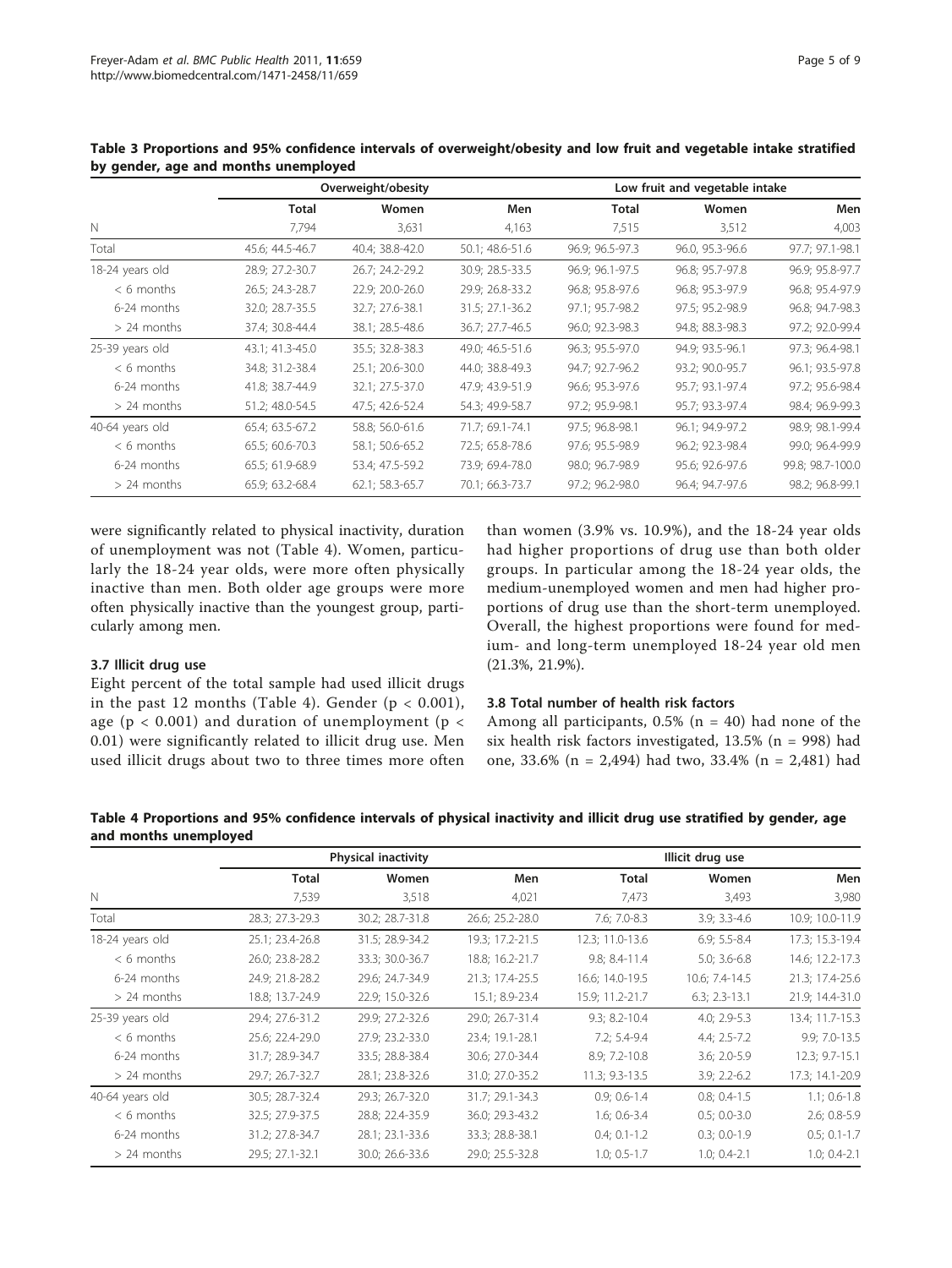three,  $15.1\%$  (n = 1,119) had four, 3.6% (n = 265) had five, and  $0.3\%$  (n = 21) had all six health risk factors. Thus, 52.4% of the participants had  $\geq$  3 health risk factors (Table 5). Gender ( $p < 0.001$ ), age ( $p < 0.05$ ) and duration of unemployment ( $p < 0.001$ ) were significantly related to having  $\geq 3$  health risk factors. Men more often than women had  $\geq$  3 health risk factors. Among men, the 25-39 and the 40-64 year old had higher proportions of  $\geq 3$  health risk factors than the 18-24 year olds. In addition, with increasing duration of unemployment, the proportions of having  $\geq$  3 health risk factors increased, particularly among the 18-24 and 25-39 year olds. Overall, the highest proportion of  $\geq 3$  health risk factors was found for long-term unemployed 25-39 year old men (73.4%).

# 3.9 Predicting self-rated health

Of all participants, 9.3% reported excellent health, 22.6% very good health, 50.6% good health, 12.9% fair health, and 4.6% poor health. For the analyses, the sample was split in two groups: excellent/very good health vs. good/ fair/poor health. This procedure most closely resulted in two groups of roughly equal size: 31.9% with better health and 68.1% with lower health. Multivariate logistic regression analyses revealed that overweight and physically inactive women and men had significantly increased odds of lower self-rated health (Table [6\)](#page-6-0). While among women, low fruit and vegetable intake was significantly related to lower self-rated health, and illicit drug use was not, the reverse was true for men. After conducting the same prediction equation with gender as a covariate among the total sample, tobacco smokers and risky drinkers also showed increased odds of lower self-rated health. A final logistic regression

### Table 5 Proportions and 95% confidence intervals of having  $\geq 3$  health risk factors stratified by gender, age and months unemployed

|                 | Total           | Women           | Men             |
|-----------------|-----------------|-----------------|-----------------|
| N               | 7,418           | 3,473           | 3,945           |
| Total           | 52.4; 51.2-53.5 | 43.8; 42.1-45.5 | 60.0; 58.4-61.5 |
| 18-24 years old | 50.6; 48.6-52.6 | 46.4: 43.6-49.3 | 54.4; 51.6-57.1 |
| $< 6$ months    | 46.9, 44.4-49.4 | 44.8; 41.2-48.3 | 49.0; 45.5-52.6 |
| 6-24 months     | 56.1; 52.4-59.7 | 49.8; 44.2-55.5 | 61.0; 56.0-65.8 |
| $> 24$ months   | 59.4; 52.2-66.3 | 48.4; 38.0-58.9 | 69.6; 59.7-78.3 |
| 25-39 years old | 53.8; 51.9-55.8 | 41.6: 38.8-44.6 | 63.3: 60.8-65.8 |
| $< 6$ months    | 41.8; 38.1-45.6 | 33.8; 28.8-39.2 | 49.4; 44.1-54.8 |
| 6-24 months     | 54.6; 51.5-57.8 | 41.5; 36.5-46.5 | 63.1; 59.1-67.0 |
| $> 24$ months   | 62.1; 58.9-65.3 | 48.3; 43.3-53.3 | 73.4; 69.3-77.2 |
| 40-64 years old | 52.7; 50.7-54.8 | 43.2; 40.3-46.1 | 61.9, 59.1-64.6 |
| $< 6$ months    | 49.3; 44.2-54.5 | 39.3; 32.2-46.8 | 58.8; 51.5-65.8 |
| 6-24 months     | 52.6; 48.8-56.3 | 41.4; 35.7-47.3 | 60.5; 55.6-65.3 |
| $> 24$ months   | 53.9, 51.1-56.6 | 45.1; 41.3-48.9 | 63.9; 59.9-67.7 |

analysis with the total number of health risk factors as the predictor revealed an OR of 1.34 (95% CI 1.28-1.42).

### 4. Discussion

This study revealed four main findings: Firstly, very high proportions of individuals with health risk behaviors were found, and associations with self-rated health were confirmed. Secondly, the data confirmed that socially less well-off include particularly high proportions of individuals with health risk behaviors. Thirdly, the data revealed a higher number of health risks for long-term unemployed than for short-term unemployed individuals. And fourthly, the findings indicate that approaching unemployed individuals at job agencies may be a promising approach for prevention efforts.

In comparison to the adult general population, jobseekers recruited at job agencies live unhealthier in various ways. Among them, a larger proportion of individuals smoke (57.7% vs. 30% [[16\]](#page-7-0)), do not eat the recommended 5+ portions of fruit and vegetables per day (96.9% vs. 60-75% [[17](#page-7-0)]), do sports less than one hour per week (59.6% vs. 47.7% [[18\]](#page-8-0)), and use illicit drugs (7.6% vs. 5.1% [\[19](#page-8-0)]). However, we have to bear in mind that the reported discrepancies may in part be explained by different methodology and sample selection effects, causing e.g. different mean ages in our study compared to the reference data.

As expected, all six health risk factors investigated were related to self-rated health, which serves as a reliable proxy of health [\[14\]](#page-7-0). Partly, these relationships differed by gender. In general, overweight and physically inactive individuals reported lower health. In addition, male illicit drug users and females with low fruit and vegetable intake also reported lower health. Those women and men, who were smoking or drinking at risky levels had slightly increased odds of lower selfrated health. However, the larger total sample with increased power to detect small effects was needed to confirm that these two health risk factors were significantly related to self-rated health. Furthermore, our findings accentuate the strong relationship between the number of health risk factors and one's own health. With each additional health-risk factor the odds of lower self-rated health increased by 34%. However, longitudinal data are needed to test causal relationships (as reported below).

Gender and age differences were found for all health risk factors. Briefly, five of the six health risk factors were more prevalent among men than women, and physical inactivity was more prevalent among women than men. All three substance use related health risk factors were more prevalent among younger than among older individuals. The reverse was true for factors related to nutrition and physical inactivity. In accordance with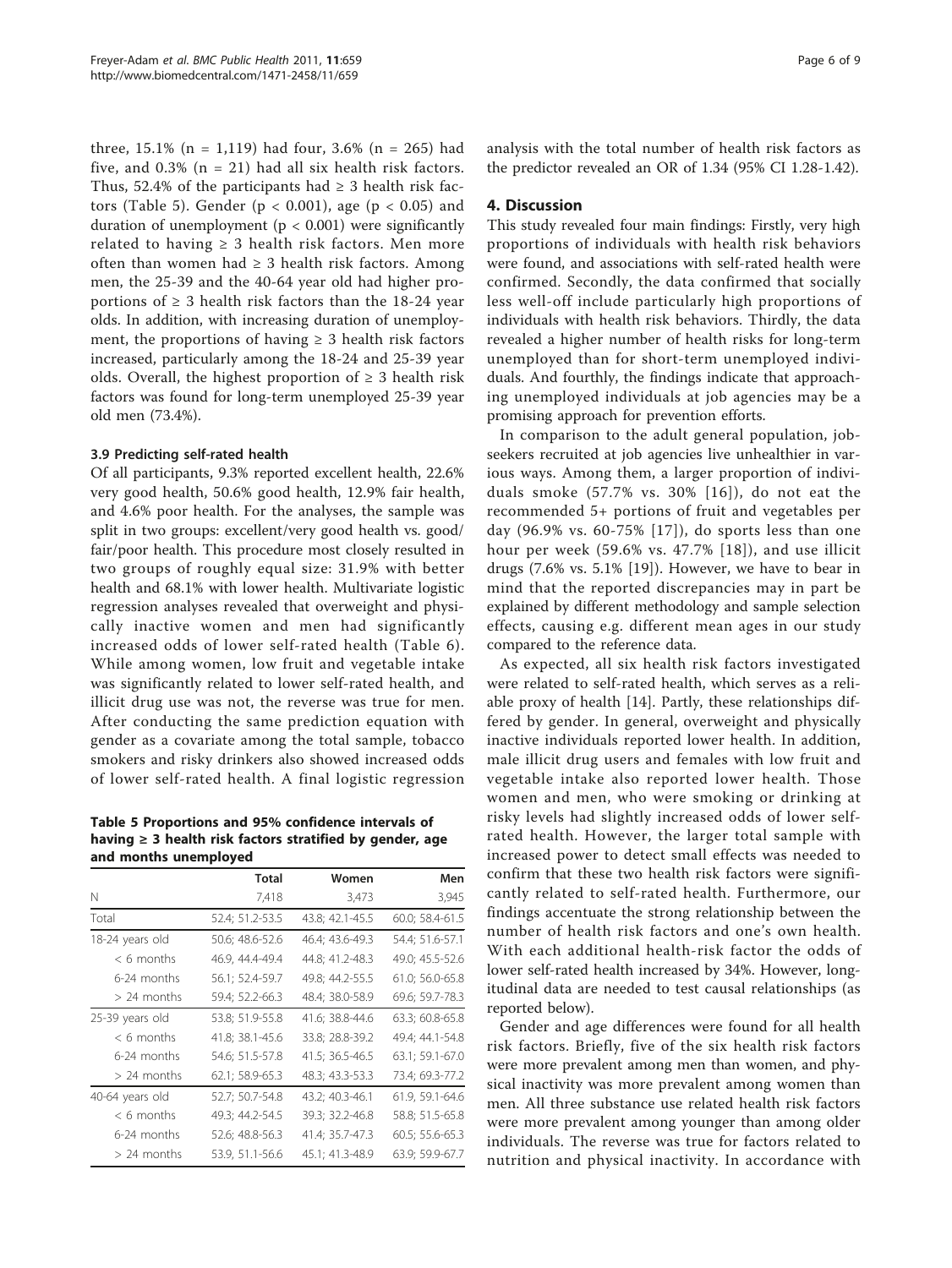|                                       |               | Women<br>$(n = 3,441)$ |               | Men<br>$(n = 3,908)$ |                              | Total sample<br>$(n = 7,349)$ |               |
|---------------------------------------|---------------|------------------------|---------------|----------------------|------------------------------|-------------------------------|---------------|
| <b>Variables</b>                      |               | OR                     | 95% CI        | OR                   | 95% CI                       | OR                            | 95% CI        |
| Tobacco smoking (No)                  | Yes           | 1.13                   | $0.96 - 1.34$ | 1.14                 | $0.97 - 1.33$                | 1.15                          | 1.02-1.29     |
| Risky drinking (No)                   | Yes           | 1.22                   | $0.98 - 1.52$ | 1.15                 | $0.99 - 1.35$                | 1.17                          | 1.03-1.33     |
| Overweight (No)                       | Yes           | 1.68                   | 1.41-2.00     | 1.63                 | 1.40-1.89                    | 1.67                          | 1.49-1.87     |
| Low fruit and vegetable intake (No)   | Yes           | 1.58                   | 1.09-2.28     | 1.41                 | $0.90 - 2.19$                | 1.55                          | 1.16-2.05     |
| Physical inactivity (No)              | Yes           | 1.47                   | 1.23-1.76     | 1.78                 | $1.51 - 2.11$                | 1.66                          | 1.47-1.88     |
| Illicit drug use (No)                 | Yes           | 0.92                   | $0.62 - 1.37$ | 1.29                 | $1.02 - 1.62$                | 1.14                          | $0.93 - 1.38$ |
| Gender (Male)                         | Female        |                        |               |                      | $\qquad \qquad \blacksquare$ | 1.67                          | 1.50-1.87     |
| Age group (18-24)                     | $25-39$ years | 0.97                   | $0.79 - 1.20$ | 1.14                 | $0.96 - 1.36$                | 1.06                          | $0.93 - 1.22$ |
|                                       | 40-64 years   | 1.60                   | 1.19-2.15     | 2.72                 | 2.08-3.55                    | 2.17                          | 1.78-2.64     |
| Life-time unemployment $(< 6$ months) | 6-24 months   | 1.16                   | $0.96 - 1.41$ | 1.45                 | 1.22-1.73                    | 1.31                          | 1.15-1.49     |
|                                       | $> 24$ months | 1.93                   | 1.53-2.44     | 1.92                 | 1.56-2.37                    | 1.88                          | 1.61-2.19     |
| School $(> 11$ years)                 | $<$ 10 years  | 1.44                   | $1.10 - 1.87$ | 1.60                 | 1.27-2.00                    | 1.54                          | 1.30-1.82     |
|                                       | $10-11$ years | 1.43                   | 1.17-1.74     | 1.31                 | 1.08-1.59                    | 1.35                          | 1.18-1.55     |
| Family status (Single)                | Married       | 1.05                   | $0.83 - 1.34$ | 1.64                 | 1.29-2.08                    | 1.29                          | 1.09-1.53     |
|                                       | Divorced      | 0.99                   | $0.73 - 1.35$ | 1.19                 | $0.87 - 1.62$                | 1.09                          | $0.87 - 1.35$ |
|                                       | Widowed       | 1.13                   | $0.54 - 2.34$ | 4.11                 | $0.94 - 18.03$               | 1.49                          | $0.78 - 2.82$ |

### <span id="page-6-0"></span>Table 6 Multivariate logistic regressions to predict low self-rated health\*

Notes: \*Health was rated as good, fair or poor as opposed to excellent or very good.

 $OR = odds ratio, 95\% CI = 95\% confidence interval.$ 

Brackets indicate reference category.

previous findings [[20\]](#page-8-0), men more often had three or more health risk factors than women, and these proportions were higher with increasing age.

In line with previous findings [\[7](#page-7-0)], the longer the duration of unemployment, the higher the proportions of individuals with health risk behaviors. Among the longterm unemployed individuals particularly high proportions of current smokers, overweight/obese individuals and current drug users were found. Moreover, having three or more health risk factors was more common among long-term than among short-term unemployed individuals.

Several implications for behavioral interventions to increase health among job-seekers may be derived from our findings: 1) As the vast majority of job-seekers (86.0%) exhibit more than one health risk factor, multiple behaviour change interventions may be adequate. 2) For primary prevention purposes these interventions should be offered to all job-seekers with particular risk factors, and not only to those with the most severe combination of health risk factors. E.g. although long-term unemployed job-seekers have the highest proportions of risk factors, short- and medium term unemployed jobseekers also have increased proportions in comparison to the general population. And 3) interventions targeting on substance use are required particularly for younger job-seekers; and interventions targeting on factors related to nutrition and physical activity are required particularly for older job-seekers.

Some limitations and peculiarities of the study must be mentioned. Firstly, we used cross-sectional analyses to describe the population of job-seekers reached at job agencies. We cannot draw any conclusion regarding causal relationships, e.g. between health risk factors and self-rated health. Clearly, longitudinal data are required to test "what comes first?"-questions such as: Is health impaired because of physical inactivity or are people physically inactive because of impaired health? Secondly, we solely relied on self-report. Future research needs to investigate 'hard' health outcomes, such as biological measures, cardiovascular events or mortality. Thirdly, as we had to create a brief questionnaire to increase compliance among potential study participants, our assessment of physical inactivity may have been somewhat inaccurate. We only assessed one aspect of every day physical activity namely commuting, and neglected others such as housework activities, care of children and occupational activities, which may have resulted in an underestimation of every day physical activity. In contrast, we may have overestimated sports activity as we did not ask about the intensity of sports activity. These aspects should be assessed in future studies. Fourthly, as our aim was to investigate job-seekers that can be approached at job agencies, our sample included unemployed individuals, but also not yet unemployed individuals. Thus, all proportions reported have been stratified by duration of unemployment. And fifthly, a sample selection bias may have occurred as we have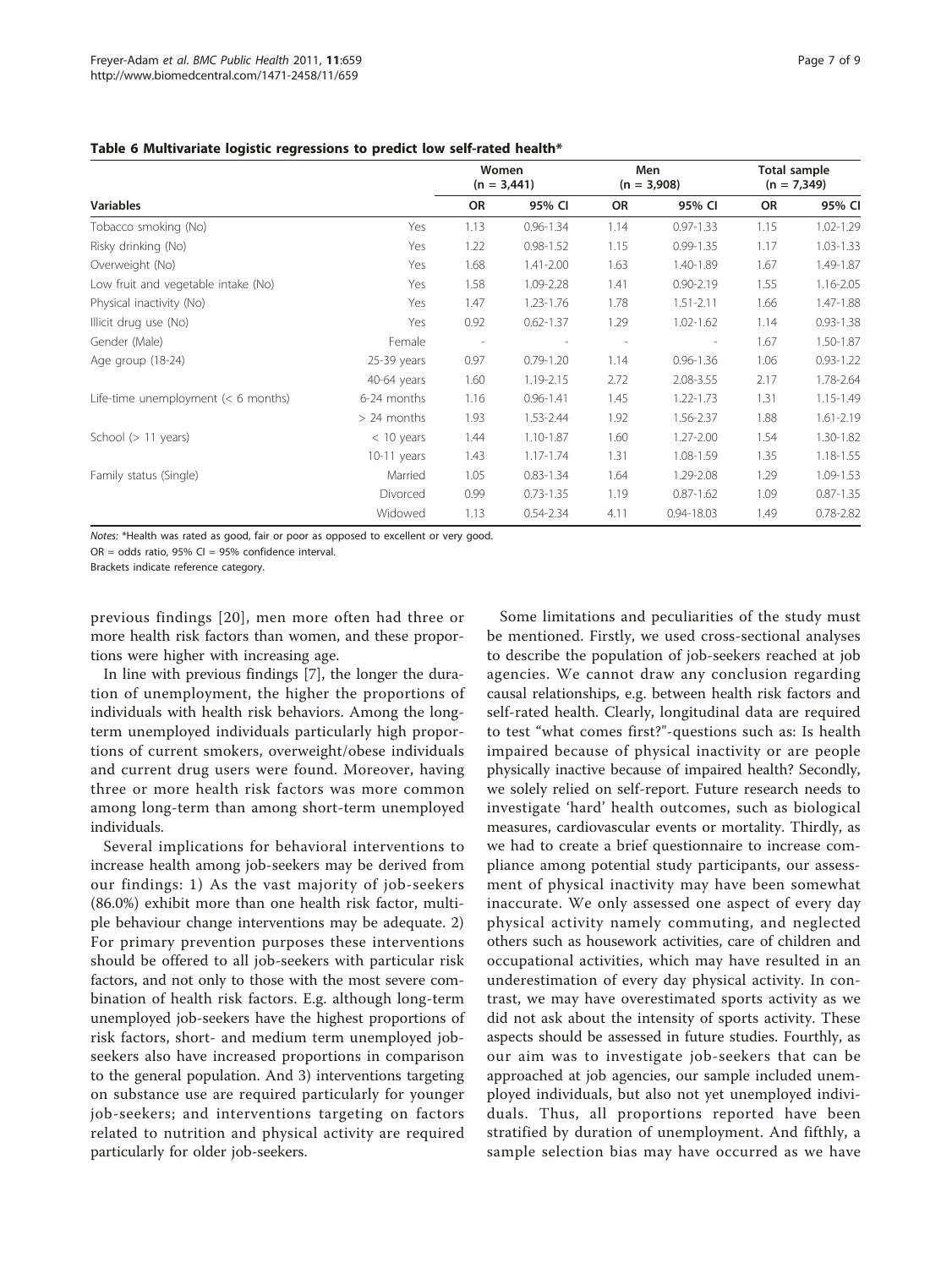<span id="page-7-0"></span>drawn our sample from one single area of Germany, which is characterized by an elevated unemployment rate in comparison to Germany in general (12.5% vs. 7.0%) [[21](#page-8-0)]. Some of our findings may not apply to jobseekers in other areas within and beyond Germany. Unfortunately, no comparable data from other areas were available.

### 5. Conclusion

Job agencies appear to provide a suitable setting to contact individuals pro-actively for health behavior change interventions. Although, many job-seekers may have other existential issues when presenting at jobagencies, the fairly high participation rate in our study (79.8%) is encouraging. Consequentially: 1) A large part of individuals with health risk behaviors may be contacted, and high proportions of participants among the target population of unemployed people may be achieved, particularly among the long-term unemployed people, who appear to have the highest health risks. 2) As high proportions of participants may be recruited in a short period of time, such an approach might turn out as cost-saving. 3) Individuals who do not intend to change their behavior may be included. 4) Pro-active recruitment of job-seekers at job-agencies, with the aim to contact and motivate each individual of the target group to participate in a prevention program, may result in a higher number of job-seekers than would normally be reached. Particularly those hard to reach, not motivated to participate or those with the highest health risks may be accessed. For example, the rate of current smokers in our sample was 7.2% higher than the rate found among job-seekers recruited through a German general population survey [4]. 5) Pro-active intervention efforts may be implemented quite efficiently, also when multiple contacts are required, because the job-seekers are required to be present on a regular basis. And 6) Participants and job agencies could benefit from healthier life-styles as these are related to better health and higher chances of placement [[22,23\]](#page-8-0).

Health behavior change interventions such as computer expert system technology or motivational interviewing can be effective in large populations [[24](#page-8-0),[25\]](#page-8-0). However, the efficacy of such interventions when provided at job agencies must be investigated still.

#### Acknowledgements

This work was supported by the German Research Foundation (grant number FR2661/1-1) and by the University Medicine Greifswald. The sponsors were not involved in the study design; collection, analysis and interpretation of data; the writing of the manuscript; and the decision to submit the manuscript for publication. The authors appreciate the work of the numerous staff of the study for collecting the data, the staff of the three job agencies (Agentur für Arbeit Greifswald, Agentur für Arbeit Stralsund,

Arbeitsgemeinschaft Stralsund) for supporting our project, and the participants for responding to the screening questionnaire.

#### Author details

<sup>1</sup>University Medicine Greifswald, Institute of Epidemiology and Social Medicine, Walther-Rathenau-Str. 48, 17475 Greifswald, Germany. <sup>2</sup>Charité University Medicine Berlin, Institute of Biometry and Clinical Epidemiology, Luisenstr. 65, 10117 Berlin, Germany. <sup>3</sup>Robert Koch Institute, Department of Epidemiology and Health Monitoring, General-Pape-Str. 62-66, 12101 Berlin, Germany.

#### Authors' contributions

JFA designed the study, performed the statistical analyses and drafted the manuscript. BG and UJ participated in the design of the study. BG helped to perform the statistical analyses. BG and ST participated in the coordination and recruitment of the study sample. All authors read and approved the final manuscript.

#### Competing interests

The authors declare that they have no competing interests.

Received: 13 April 2011 Accepted: 19 August 2011 Published: 19 August 2011

#### References

- 1. Popham F, Bambra C: [Evidence from the 2001 English Census on the](http://www.ncbi.nlm.nih.gov/pubmed/19692722?dopt=Abstract) [contribution of employment status to the social gradient in self-rated](http://www.ncbi.nlm.nih.gov/pubmed/19692722?dopt=Abstract) [health.](http://www.ncbi.nlm.nih.gov/pubmed/19692722?dopt=Abstract) Journal of epidemiology and community health 2009, 64(3):277-280.
- 2. Khlat M, Sermet C, Le Pape A: [Increased prevalence of depression,](http://www.ncbi.nlm.nih.gov/pubmed/15233317?dopt=Abstract) [smoking, heavy drinking and use of psycho-active drugs among](http://www.ncbi.nlm.nih.gov/pubmed/15233317?dopt=Abstract) [unemployed men in France.](http://www.ncbi.nlm.nih.gov/pubmed/15233317?dopt=Abstract) European Journal of Epidemiology 2004, 19(5):445-451.
- 3. Mullahy J, Sindelar J: [Employment, unemployment, and problem](http://www.ncbi.nlm.nih.gov/pubmed/10164037?dopt=Abstract) [drinking.](http://www.ncbi.nlm.nih.gov/pubmed/10164037?dopt=Abstract) Journal of Health Economics 1996, 15(4):409-434.
- 4. Hollederer A: Unemployment and health in the German population: results from a 2005 microcensus. Journal of Public Health 2011, 19:257-268.
- 5. Grobe TG, Schwartz FW: [Federal Health Monitoring Issue 13. Unemployment and Health] Berlin: Robert Koch-Institut: 2003.
- 6. Hanewinkel R, Wewel M, Stephan C, Isensee B, Wiborg G: [\[Motivational](http://www.ncbi.nlm.nih.gov/pubmed/16705560?dopt=Abstract) [interviewing of unemployed acceptance and effects of counselling to](http://www.ncbi.nlm.nih.gov/pubmed/16705560?dopt=Abstract) [improve health-related behaviour\].](http://www.ncbi.nlm.nih.gov/pubmed/16705560?dopt=Abstract) Gesundheitswesen 2006, 68(4):240-248.
- 7. Pockrandt C, Coder B, Lau K, Hartmann B, John U, Freyer-Adam J: [\[Health](http://www.ncbi.nlm.nih.gov/pubmed/18080935?dopt=Abstract) [behaviour and health-risk behaviour among job-seekers: a screening at](http://www.ncbi.nlm.nih.gov/pubmed/18080935?dopt=Abstract) [an employment agency\].](http://www.ncbi.nlm.nih.gov/pubmed/18080935?dopt=Abstract) Gesundheitswesen 2007, 69(11):628-634.
- 8. Seitz HK, Bühringer G, Mann K: [Limits for the consumption of alcoholic beverages: Guidelines of the scientific board of trustees of the DHS]. In Jahrbuch Sucht 2008. Edited by: DHS. Geesthacht: Neuland; 2008:205-209.
- 9. Saunders JB, Aasland OG, Babor TF, de la Fuente JR, Grant M: [Development](http://www.ncbi.nlm.nih.gov/pubmed/8329970?dopt=Abstract) [of the alcohol use disorders identification test \(AUDIT\): WHO](http://www.ncbi.nlm.nih.gov/pubmed/8329970?dopt=Abstract) [collaborative project on early detection of persons with harmful alcohol](http://www.ncbi.nlm.nih.gov/pubmed/8329970?dopt=Abstract) [consumption-II.](http://www.ncbi.nlm.nih.gov/pubmed/8329970?dopt=Abstract) Addiction 1993, 88:791-804.
- 10. Reinert DF, Allen JP: [The alcohol use disorders identification test: an](http://www.ncbi.nlm.nih.gov/pubmed/17250609?dopt=Abstract) [update of research findings.](http://www.ncbi.nlm.nih.gov/pubmed/17250609?dopt=Abstract) Alcoholism, clinical and experimental research 2007, 31(2):185-199.
- 11. WHO report obesity: Preventing and managing the global epidemic. Genf: WHO; 1998.
- 12. Promoting fruit and vegetable consumption around the world. [\[http://](http://www.who.int/dietphysicalactivity/fruit/en/index.html) [www.who.int/dietphysicalactivity/fruit/en/index.html\]](http://www.who.int/dietphysicalactivity/fruit/en/index.html).
- 13. Wittchen H-U, Höfler M, Gander F, Pfister H, Storz S, Üstün B, Müller N, Kessler RC: Screening for mental disorders: Performance of the Composite International Diagnostic-Screener (CID-S). International Journal of Methods in Psychiatric Research 1999, 8(2):59-70.
- 14. Idler EL, Benyamini Y: [Self-rated health and mortality: a review of twenty](http://www.ncbi.nlm.nih.gov/pubmed/9097506?dopt=Abstract)[seven community studies.](http://www.ncbi.nlm.nih.gov/pubmed/9097506?dopt=Abstract) Journal of Health and Social Behavior 1997, 38(1):21-37.
- 15. StataCorp: Stata User's Guide Release 10. College Station TX: Stata Corporation; 2007.
- 16. [Smoking Current development among adults]. [\[http://www.rki.de/gbe](http://www.rki.de/gbe-kompakt)[kompakt](http://www.rki.de/gbe-kompakt)], (24.05.2011).
- 17. Mensink G, Beitz R, Burger M, Bisson S: [\[Food consumption in Germany\].](http://www.ncbi.nlm.nih.gov/pubmed/21855583?dopt=Abstract) Ernährungs-Umschau 2000, 47:328-332.